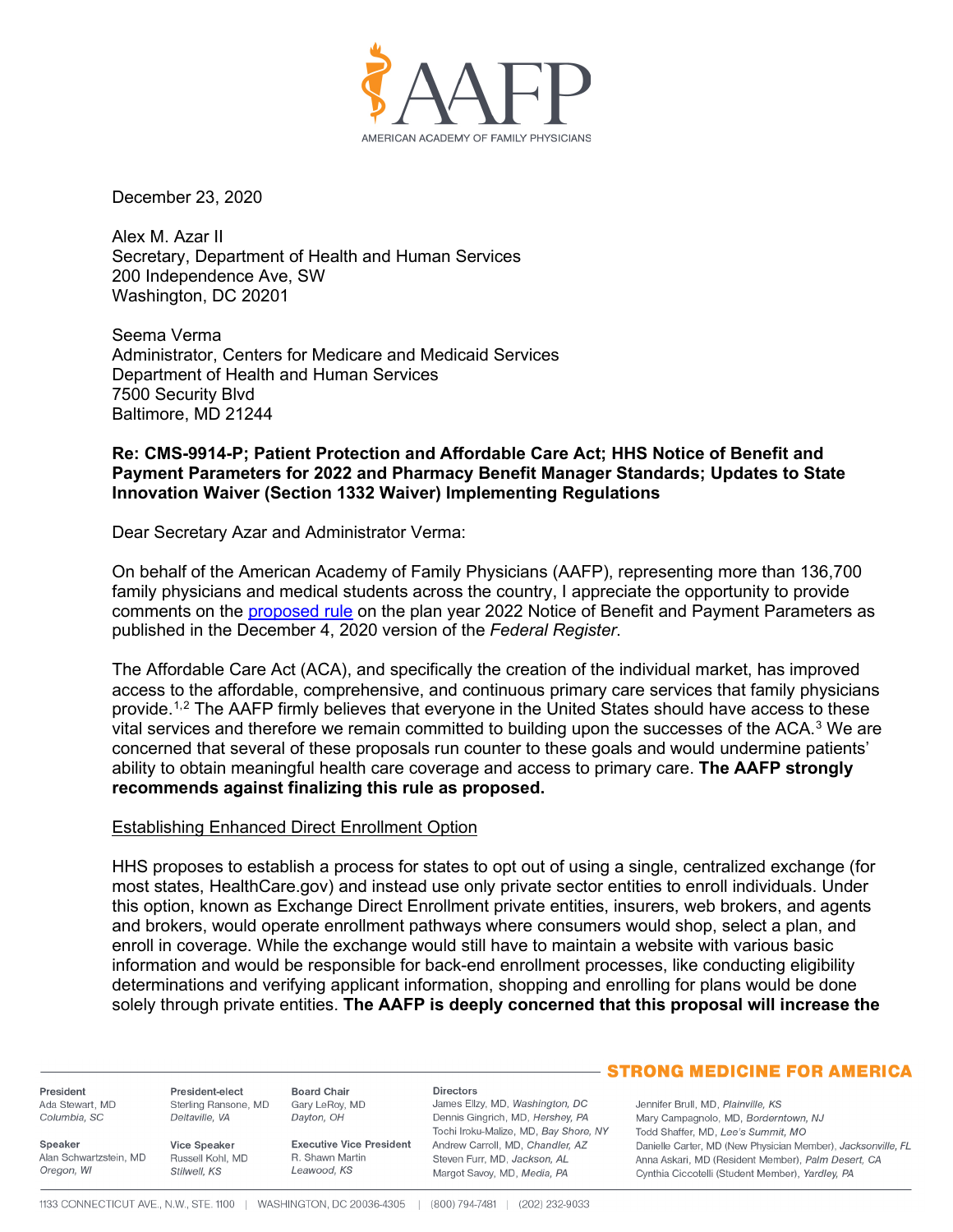Secretary Azar and Administrator Verma December 23, 2020 Page 2 of 5

## **number of uninsured individuals across the nation, erode affordable access to primary care, and negatively impact health outcomes. As such, we urge HHS not to finalize this proposal.**

This proposal mirrors Georgia's recently approved 1332 waiver request to opt-out of HealthCare.gov and instead require individuals to use private insurance companies and brokers to compare plans, apply for financial assistance, and enroll in coverage. In this proposed rule, HHS proposes to extend this option to all states without going through the waiver process. The Georgia Academy of Family Physicians [submitted comments](https://www.gafp.org/wp-content/uploads/2020/01/Final-GAFP-Comments-1332-Medicaid-Proposal.pdf) to the proposed waiver and raised significant concerns with its impact on consumers and the stability of Georgia's individual market. The AAFP has the same concerns with this proposal.

First, allowing states to opt-out of HealthCare.gov or eliminate their own exchange portal will complicate enrollment processes and increase burden on consumers, ultimately resulting in loss of coverage. Studies suggest that fragmenting the market across brokers and insurers would make enrollment more confusing for consumers and reduces enrollment.<sup>[4](#page-4-3)</sup> Additionally, most consumers currently enroll through the exchange – not through direct enrollment pathways. Direct enrollment pathways have been available for several years and account for only one-third of enrollment in the federally facilitated exchanges and have not increased overall enrollment, which has remained flat since  $2016<sup>5</sup>$  $2016<sup>5</sup>$  $2016<sup>5</sup>$  The AAFP fails to see how eliminating the pathway through which most consumers enroll will lead to an increase in enrollment.

This proposal will also create barriers to Medicaid and Children's Health Insurance Program (CHIP) enrollment and therefore result in an increase in uninsured individuals. Data suggest that Medicaid coverage directly correlates with access to primary care: children and adults covered by Medicaid are much more likely to have a usual source of care than their uninsured or privately insured low-income counterparts.[6](#page-4-5) Currently, HealthCare.gov and state-based exchange websites facilitate Medicaid enrollment by seamlessly routing eligible individuals to the appropriate program. HHS indicates that, if a state chooses the Enhanced Direct Enrollment option, exchanges would still be responsible for conducting eligibility assessments for Medicaid and CHIP and referring eligible individuals to state Medicaid agencies. However, a recent analysis found that Medicaid-eligible individuals faced additional barriers when relying on a direct enrollment website.<sup>[7](#page-4-6)</sup> Brokers and insurers are incentivized to enroll individuals into private plans instead of connecting them to their state Medicaid agency. In fact, evidence indicates that web-brokers often fail to notify individuals that they are eligible for Medicaid or CHIP and will instead direct them to select a private plan.<sup>[8](#page-4-7)</sup>

Relying solely on insurers and brokers will lead to less comprehensive coverage, raise premiums, and reduce competition in the individual market as consumers are steered away from qualified health plans (QHP). Direct enrollment entities often benefit from enrollment in short-term plans through higher commissions and profits, and therefore are incentivized to steer consumers into plans that do not offer comprehensive health benefits, including prescription drugs, maternity care, or behavioral health services.<sup>[9,](#page-4-8)[10](#page-4-9)</sup> One analysis found that, even under current regulations, 1 in 4 marketplace enrollees that sought help from a broker or insurer said they were offered a non-ACA compliant plan as an alternative to marketplace coverage.<sup>[11](#page-4-10)</sup> A recent Milliman report found that the proliferation of short-term plans has led to premium increases for ACA-compliant plans, likely because healthy people are drawn away from the marketplace for comprehensive coverage. $^{\rm 12}$  $^{\rm 12}$  $^{\rm 12}$ 

Lastly, this proposal will expose more consumers to catastrophically high out-of-pocket costs, as well as misleading and deceptive practices.<sup>[13](#page-4-12)</sup> A recent investigation from the Government Accountability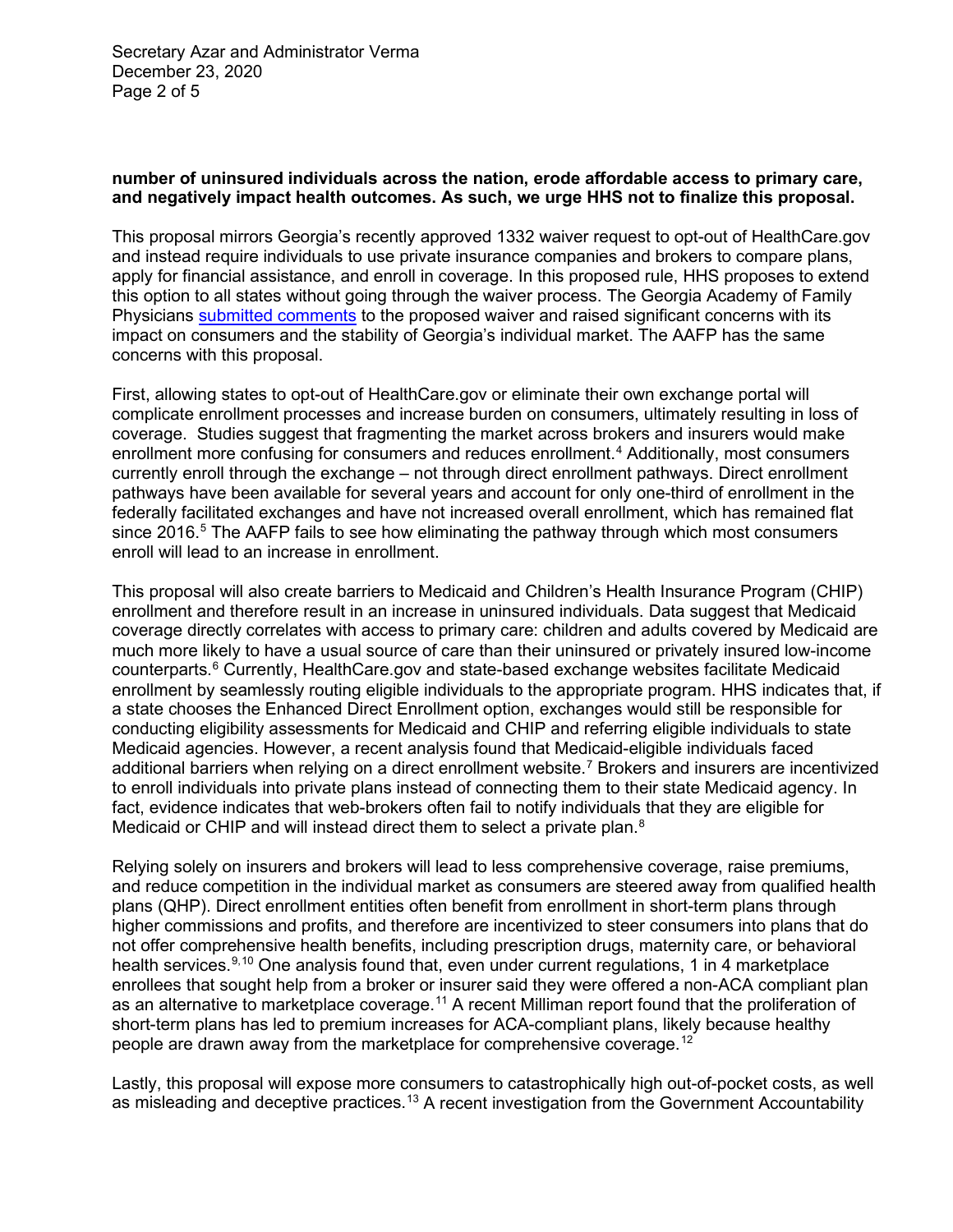Secretary Azar and Administrator Verma December 23, 2020 Page 3 of 5

Office (GAO) found that brokers engaged in deceptive practices, such as falsely claiming plans would cover treatment for pre-existing conditions, in 8 out of 31 calls.<sup>[14](#page-4-13)</sup> In another two of these calls, GAO found that brokers provided incorrect information, such as selling consumers non-ACA compliant plans without notifying them that they could instead buy an ACA-compliant plan with \$0 in premium costs.[15](#page-4-14) This is particularly concerning, since, under this proposal, low-income individuals who are ineligible for Medicaid but eligible for premium assistance will be directed to these direct enrollment entities to enroll in coverage. The AAFP has [long opposed](https://www.aafp.org/dam/AAFP/documents/advocacy/coverage/aca/LT-HHS-ShortDurationPlans-041818.pdf) short-term plans and other health insurance options that do not provide adequate coverage for most individuals, particularly those with pre-existing conditions, to receive the full range of evidence-based primary care services.

Taken together, the proposal to allow states to opt-out of HealthCare.gov or providing their own exchange portal directly conflicts with AAFP policy, which explicitly calls for the required coverage of essential health benefits, the maintenance of consumer protections, and improving the affordability of comprehensive coverage. The AAFP strongly opposes this proposal and again urges HHS not to finalize it.

## Special Enrollment Periods

# *Exchange Enrollees Newly Ineligible for Advanced Premium Tax Credit (APTC)*

Currently, enrollees who lose eligibility for premium subsidies and want to change plans are required to select a plan in the same metal level. HHS proposes to add a new flexibility to allow current Exchange enrollees and their dependents to enroll in a new QHP of a lower metal level if they qualify for a special enrollment period due to becoming newly ineligible for APTC. For example, an enrollee with a gold level QHP that loses eligibility for APTC could enroll in a silver or bronze level QHP (or catastrophic coverage, if available). The AAFP agrees with HHS that this flexibility would promote continuous coverage for individuals who can no longer afford their current plan choice. As previously mentioned, we are strongly in favor of policies that improve affordability of comprehensive health coverage. The AAFP recommends that HHS finalize this proposal.

#### *Untimely Notice of Triggering Event*

HHS proposes to allow an individual enrollee, or dependent, who did not receive timely notice of an SEP triggering event and was otherwise reasonably unaware that a triggering event occurred to select a new plan within 60 days of the date that they knew, or reasonably should have known, about the triggering event. This would apply to any type of triggering event for both on- and off- exchange coverage and individuals could choose the earliest effective date that would have been available if they had received timely notice of a triggering event. The AAFP supports this proposal. We believe allowing an enrollee 60 additional days to choose a plan after they are made aware of a triggering event will prevent losses in coverage.

#### Medical Loss Ratio

The ACA requires health insurers to submit data on the proportion of premium revenues spent on clinical services and quality improvement. This proportion is known as the medical loss ratio (MLR). If the insurer does not meet minimum standards for the MLR, insurers are required to issue rebates to enrollees. The AAFP supports medical loss ratio MLR policies as they help ensure health care finances are focused on patient care rather than insurer profits.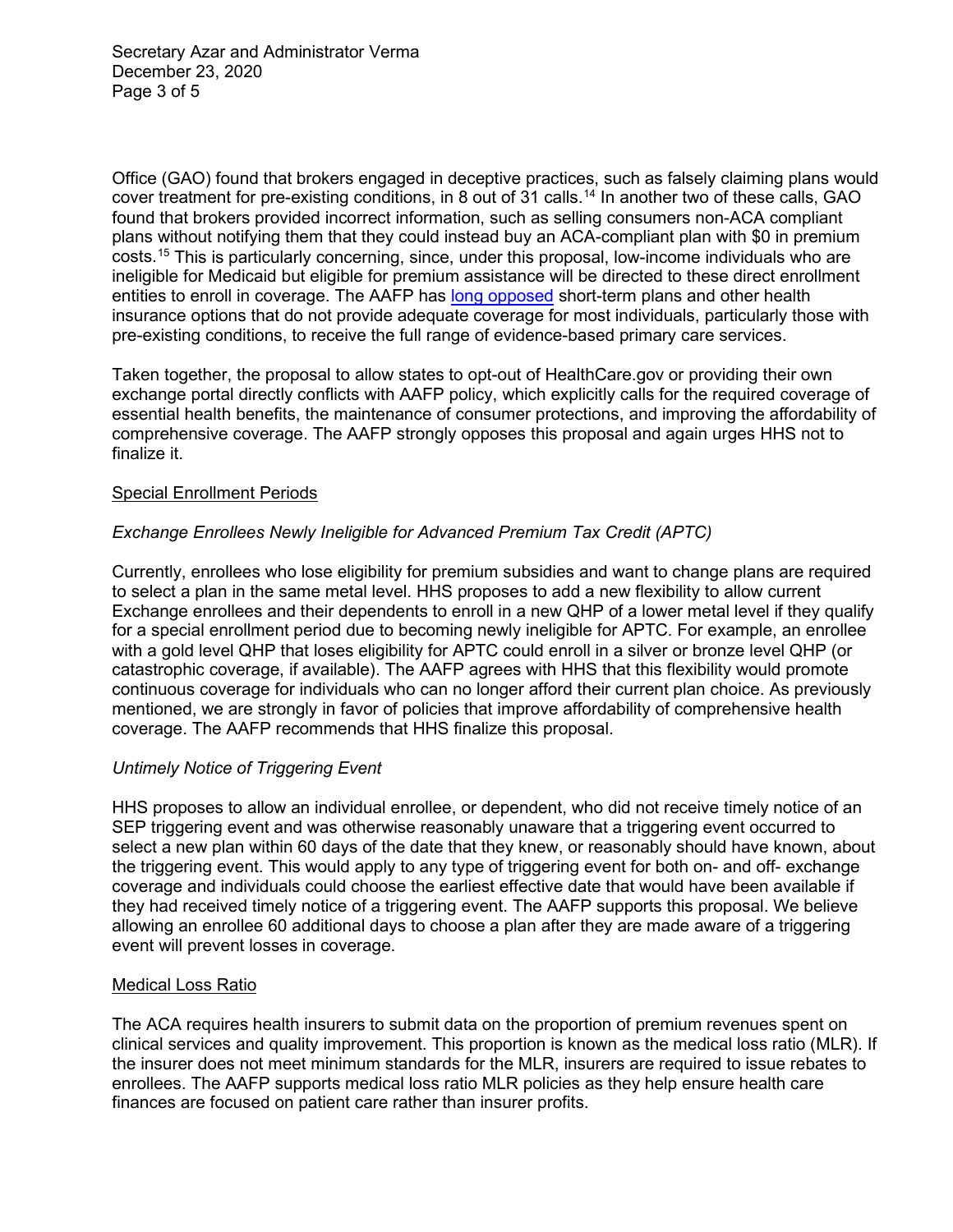Secretary Azar and Administrator Verma December 23, 2020 Page 4 of 5

HHS proposes to require insurers to deduct prescription drug rebates and other price concessions from incurred claims for MLR reporting and rebate calculations. The AAFP supports this proposal and believes it will improve the accuracy of the MLR and facilitate accurate calculations of rebates for enrollees.

The Department further proposes to permanently allow insurers to prepay MLR rebates to enrollees in the form of a premium credit or lump sum payment, beginning with the 2020 reporting year. The AAFP supports this proposal and commends HHS for its efforts to improve affordability for individual market enrollees amid the COVID-19 pandemic. We believe that allowing MLR rebates to be prepaid will provide flexibility for future crises, relief for enrollees, and help to maintain comprehensive health coverage.

## Section 1332 of the ACA

Section 1332 of the ACA permits states to apply for state innovation waivers to pursue innovative strategies for providing access to high value, affordable health coverage. Under the guise of increasing state innovation, HHS proposes to codify into regulation a guidance document from 2018 which outlines how HHS would apply Section 1332 of the ACA to determine whether applications for Section 1332 waivers will be approved. The AAFP opposes this proposal and believes it is inconsistent with Section 1332 of the ACA.

As we wrote [in December 2018,](https://www.aafp.org/dam/AAFP/documents/advocacy/coverage/medicaid/LT-CMS-1332Waivers-121918.pdf) the AAFP remains concerned that the 2018 guidance bolsters the availability of non-ACA complaint plans and encourages states to undermine the Medicaid program. Section 1332 clearly creates 1332 waiver authority to *improve* access to comprehensive health coverage, as offered by ACA-compliant qualified health plans and state Medicaid programs. The 2018 guidance also runs counter to AAFP policy, which mandates coverage of defined essential health benefits. As such, the AAFP urges HHS not to finalize this proposal.

Thank you for the opportunity to provide comments on the interim final rule. Should you have any questions or wish to discuss our comments further, please contact Meredith Yinger, Senior Regulatory Strategist, at [myinger@aafp.org](mailto:myinger@aafp.org) or 202-235-5126.

Sincerely,

Day & Se Roy, MD, FAAFP

Gary LeRoy, MD, FAAFP Board Chair American Academy of Family Physicians